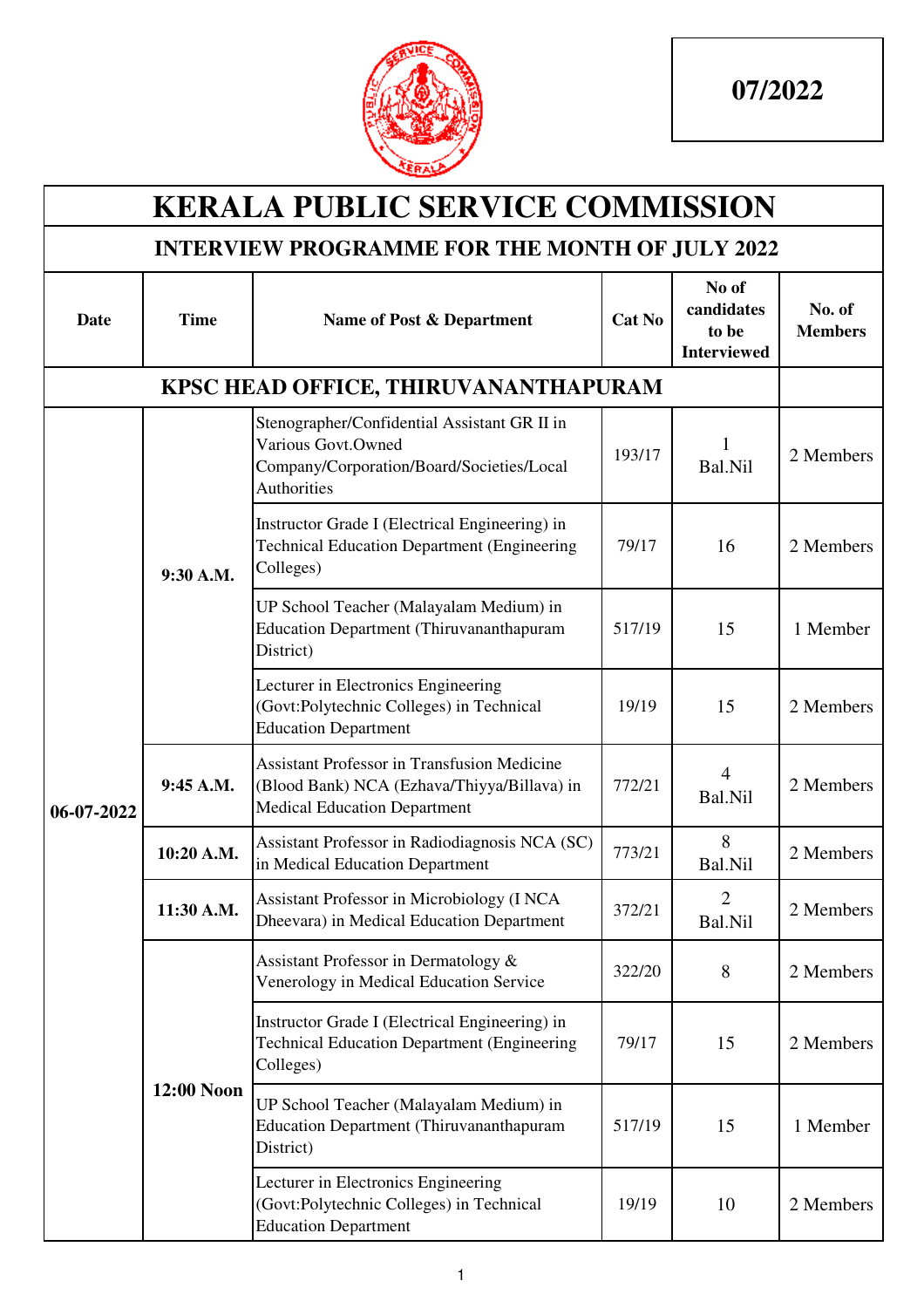| Date       | <b>Time</b> | Name of Post & Department                                                                                         | Cat No | No of<br>candidates<br>to be<br><b>Interviewed</b> | No. of<br><b>Members</b> |
|------------|-------------|-------------------------------------------------------------------------------------------------------------------|--------|----------------------------------------------------|--------------------------|
|            |             | Assistant Professor in Dermatology &<br>Venerology in Medical Education Service                                   | 322/20 | 15                                                 | 2 Members                |
|            |             | Instructor Grade I (Electrical Engineering) in<br><b>Technical Education Department (Engineering</b><br>Colleges) | 79/17  | 16                                                 | 2 Members                |
|            | 9:30 A.M.   | UP School Teacher (Malayalam Medium) in<br><b>Education Department (Thiruvananthapuram</b><br>District)           | 517/19 | 15                                                 | 1 Member                 |
| 07-07-2022 |             | Lecturer in Electronics Engineering<br>(Govt:Polytechnic Colleges) in Technical<br><b>Education Department</b>    | 19/19  | 15                                                 | 2 Members                |
|            |             | Assistant Professor in Dermatology &<br>Venerology in Medical Education Service                                   | 322/20 | 10                                                 | 2 Members                |
|            |             | Instructor Grade I (Electrical Engineering) in<br><b>Technical Education Department (Engineering</b><br>Colleges) | 79/17  | 15                                                 | 2 Members                |
|            | 12:00 Noon  | UP School Teacher (Malayalam Medium) in<br><b>Education Department (Thiruvananthapuram</b><br>District)           | 517/19 | 15                                                 | 1 Member                 |
|            |             | Lecturer in Electronics Engineering<br>(Govt:Polytechnic Colleges) in Technical<br><b>Education Department</b>    | 19/19  | 10                                                 | 2 Members                |
|            | 9:30 A.M.   | Assistant Professor in Dermatology &<br>Venerology in Medical Education Service                                   | 322/20 | 15                                                 | 2 Members                |
|            |             | Instructor Grade I (Electrical Engineering) in<br><b>Technical Education Department (Engineering</b><br>Colleges) | 79/17  | 15                                                 | 2 Members                |
|            |             | UP School Teacher (Malayalam Medium) in<br><b>Education Department (Thiruvananthapuram</b><br>District)           | 517/19 | 15                                                 | 1 Member                 |
| 08-07-2022 |             | Lecturer in Electronics Engineering<br>(Govt:Polytechnic Colleges) in Technical<br><b>Education Department</b>    | 19/19  | 15                                                 | 2 Members                |
|            |             | Assistant Professor in Dermatology &<br>Venerology in Medical Education Service                                   | 322/20 | 10<br>Bal.Nil                                      | 2 Members                |
|            | 12:00 Noon  | Instructor Grade I (Electrical Engineering) in<br><b>Technical Education Department (Engineering</b><br>Colleges) | 79/17  | 15<br>Bal.Nil                                      | 2 Members                |
|            |             | UP School Teacher (Malayalam Medium) in<br><b>Education Department (Thiruvananthapuram</b><br>District)           | 517/19 | 15                                                 | 1 Member                 |
|            |             | Lecturer in Electronics Engineering<br>(Govt:Polytechnic Colleges) in Technical<br><b>Education Department</b>    | 19/19  | 10                                                 | 2 Members                |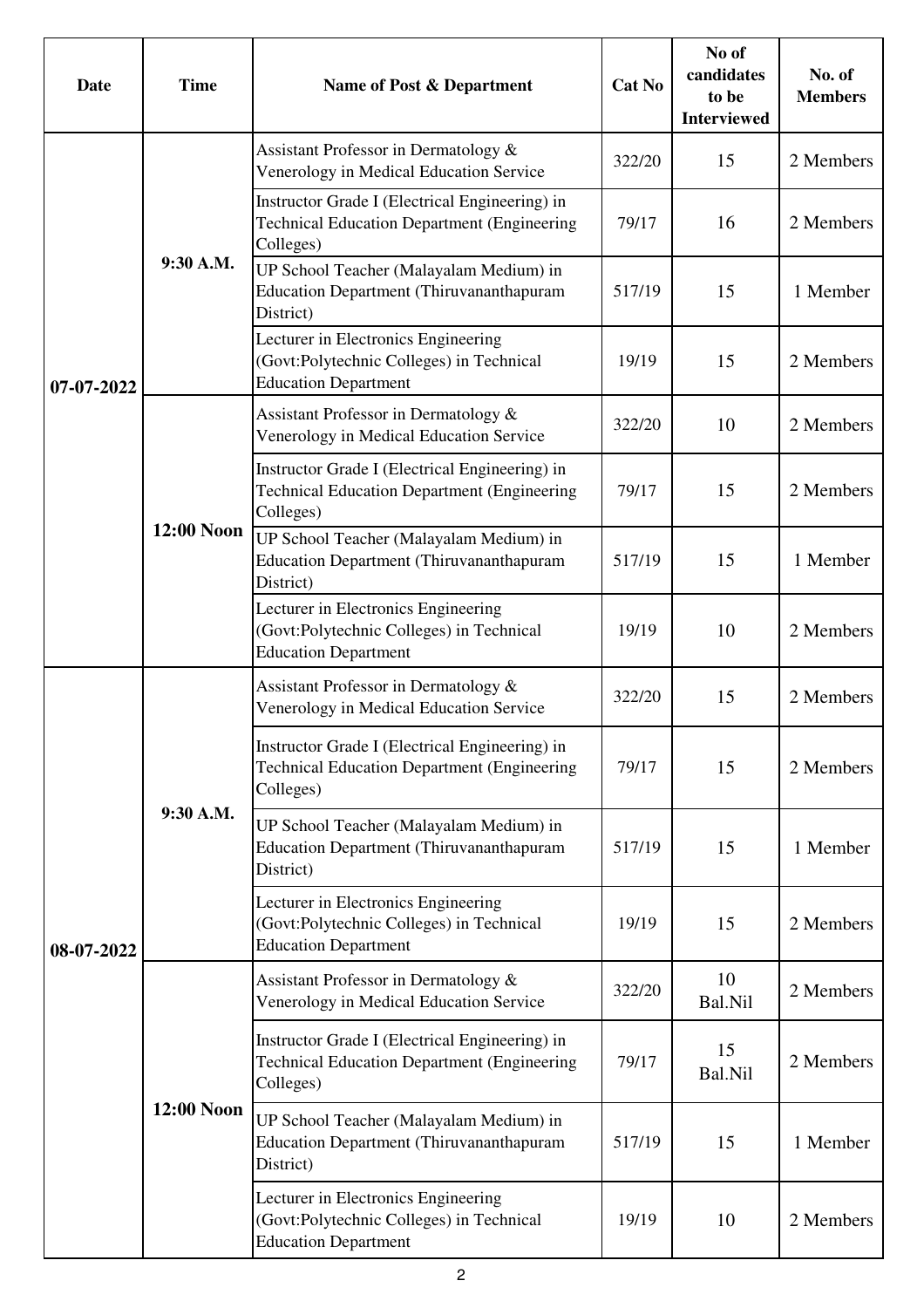| Date       | <b>Time</b> | Name of Post & Department                                                                                                            | Cat No | No of<br>candidates<br>to be<br><b>Interviewed</b> | No. of<br><b>Members</b> |
|------------|-------------|--------------------------------------------------------------------------------------------------------------------------------------|--------|----------------------------------------------------|--------------------------|
|            |             | Medical Officer (Visha) (Ist NCA-Muslim) in<br>Indian System of Medicine                                                             | 621/21 | 6<br>Bal.Nil                                       | 2 Members                |
|            |             | Junior Instructor (Food Beverages) in Industrial<br><b>Training Department</b>                                                       | 368/17 | 15                                                 | 1 Member                 |
|            | 9:30 A.M.   | Assistant Engineer/Head Draftsman/Assistant<br>Director (Civil) (SR for ST Only) in Irrigation<br>Department                         | 210/19 | 15                                                 | 2 Members                |
|            |             | Lecturer in Electronics Engineering (Govt:<br>Polytechnic Colleges) in Technical Education<br>Department                             | 19/19  | 15                                                 | 2 Members                |
|            |             | <b>Assistant Professor in Mathematics in Kerala</b><br><b>Collegiate Education</b>                                                   | 296/19 | 15                                                 | 2 Members                |
|            | 10:20 A.M.  | Accounts Officer (IVth NCA-SC) (Society<br>Category) in Kerala State Co-operative Bank Ltd                                           | 324/21 | 1<br>Bal.Nil                                       | 2 Members                |
|            | 10:30 A.M.  | Assistant Compiler II NCA E/T/B in Kerala State<br>Livestock Development Board Limited                                               | 106/21 | 1<br>Bal.Nil                                       | 2 Members                |
| 13-07-2022 | 10:45 A.M.  | Power Laundry Attender in Medical Education<br>Department (II NCA-V) in Medical Education<br>Department(Thiruvananthapuram District) | 286/21 | 4<br>Bal.Nil                                       | 2 Members                |
|            | 11:30 A.M.  | Security Guard (4th NCA-Scheduled Tribe) in<br>Govt.Secretariat/Kerala Public Service<br>Commission                                  | 43/20  | 10<br>Bal.Nil                                      | 2 Members                |
|            |             | Junior Instructor (Food Beverages) in Industrial<br><b>Training Department</b>                                                       | 368/17 | 10                                                 | 1 Member                 |
|            | 12:00 Noon  | Assistant Engineer/Head Draftsman/Assistant<br>Director (Civil) (SR for ST Only) in Irrigation<br>Department                         | 210/19 | 10                                                 | 2 Members                |
|            |             | Lecturer in Electronics Engineering (Govt:<br>Polytechnic Colleges) in Technical Education<br>Department                             | 19/19  | 10                                                 | 2 Members                |
|            |             | Assistant Professor in Mathematics in Kerala<br><b>Collegiate Education</b>                                                          | 296/19 | 10                                                 | 2 Members                |
|            | 12:30 P.M.  | Junior Recordist in Kerala State Film<br>Development Corporation Ltd.                                                                | 197/20 | 7<br>Bal.Nil                                       | 2 Members                |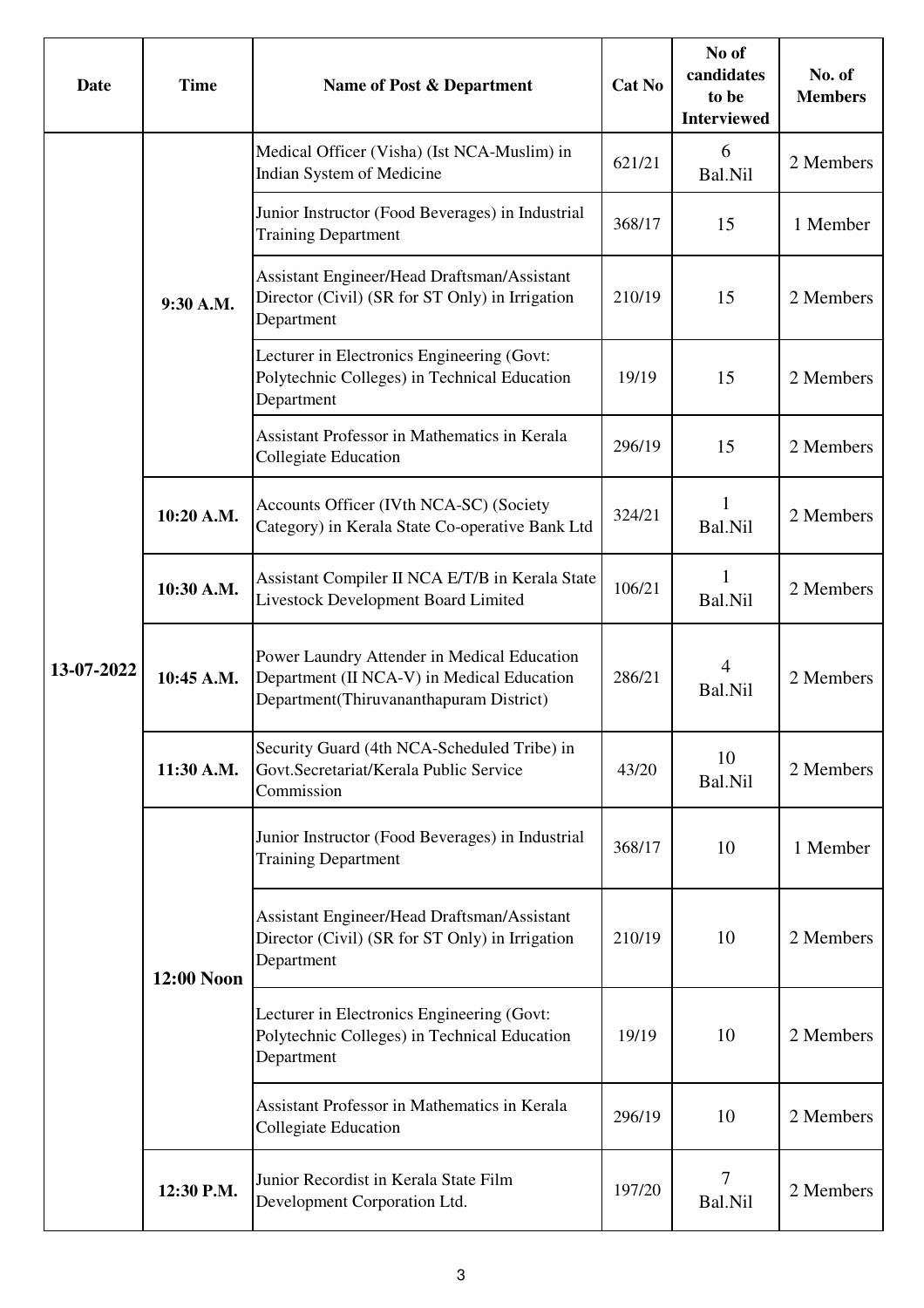| Date       | <b>Time</b> | Name of Post & Department                                                                                           | Cat No | No of<br>candidates<br>to be<br><b>Interviewed</b> | No. of<br><b>Members</b> |
|------------|-------------|---------------------------------------------------------------------------------------------------------------------|--------|----------------------------------------------------|--------------------------|
|            |             | Supporting Artist in Vocal for Dance (Kerala<br>Natanam) in Collegiate Education (Music<br>Colleges)*               | 56/19  | 21                                                 | 2 Members                |
|            |             | UP School Teacher (Malayalam Medium) in<br><b>Education Department (Thiruvananthapuram</b><br>District)             | 517/19 | 15                                                 | 1 Member                 |
|            | 9:30 A.M.   | Assistant Engineer/Head Draftsman/Assistant<br>Director (Civil) (SR for ST Only) in Irrigation<br>Department        | 210/19 | 15                                                 | 2 Members                |
|            |             | Lecturer in Electronics Engineering (Govt:<br>Polytechnic Colleges) in Technical Education<br>Department            | 19/19  | 15                                                 | 2 Members                |
|            |             | Assistant Professor in Mathematics in Kerala<br>Collegiate Education                                                | 296/19 | 15                                                 | 2 Members                |
| 14-07-2022 |             | Supporting Artist in Vocal for Dance (Kerala<br>Natanam) in Collegiate Education (Music<br>$Colleges)*$             | 56/19  | 15<br>Bal.Nil                                      | 2 Members                |
|            | 12:00 Noon  | UP School Teacher (Malayalam Medium) in<br><b>Education Department (Thiruvananthapuram</b><br>District)             | 517/19 | 15                                                 | 1 Member                 |
|            |             | Assistant Engineer/Head Draftsman/Assistant<br>Director (Civil) (SR for ST Only) in Irrigation<br>Department        | 210/19 | 10                                                 | 2 Members                |
|            |             | Lecturer in Electronics Engineering (Govt:<br>Polytechnic Colleges) in Technical Education<br>Department            | 19/19  | 10                                                 | 2 Members                |
|            |             | Assistant Professor in Mathematics in Kerala<br><b>Collegiate Education</b>                                         | 296/19 | 10                                                 | 2 Members                |
|            |             | Junior Instructor-Computer Aided Embroidery<br>and Design (SR for SC/ST only) in Industrial<br>Training Department* | 298/18 | 10<br>Bal.Nil                                      | 2 Members                |
|            |             | UP School Teacher (Malayalam Medium) in<br><b>Education Department (Thiruvananthapuram</b><br>District)             | 517/19 | 15                                                 | 1 Member                 |
| 15-07-2022 | 9:30 A.M.   | Assistant Engineer/Head Draftsman/Assistant<br>Director (Civil) (SR for ST Only) in Irrigation<br>Department        | 210/19 | 15                                                 | 2 Members                |
|            |             | Lecturer in Electronics Engineering (Govt:<br>Polytechnic Colleges) in Technical Education<br>Department            | 19/19  | 15                                                 | 2 Members                |
|            |             | Assistant Professor in Mathematics in Kerala<br><b>Collegiate Education</b>                                         | 296/19 | 15                                                 | 2 Members                |
|            | 11:00 A.M.  | Junior Instructor (Food Beverages) in Industrial<br><b>Training Department</b>                                      | 368/17 | 20<br>Bal.Nil                                      | 2 Members                |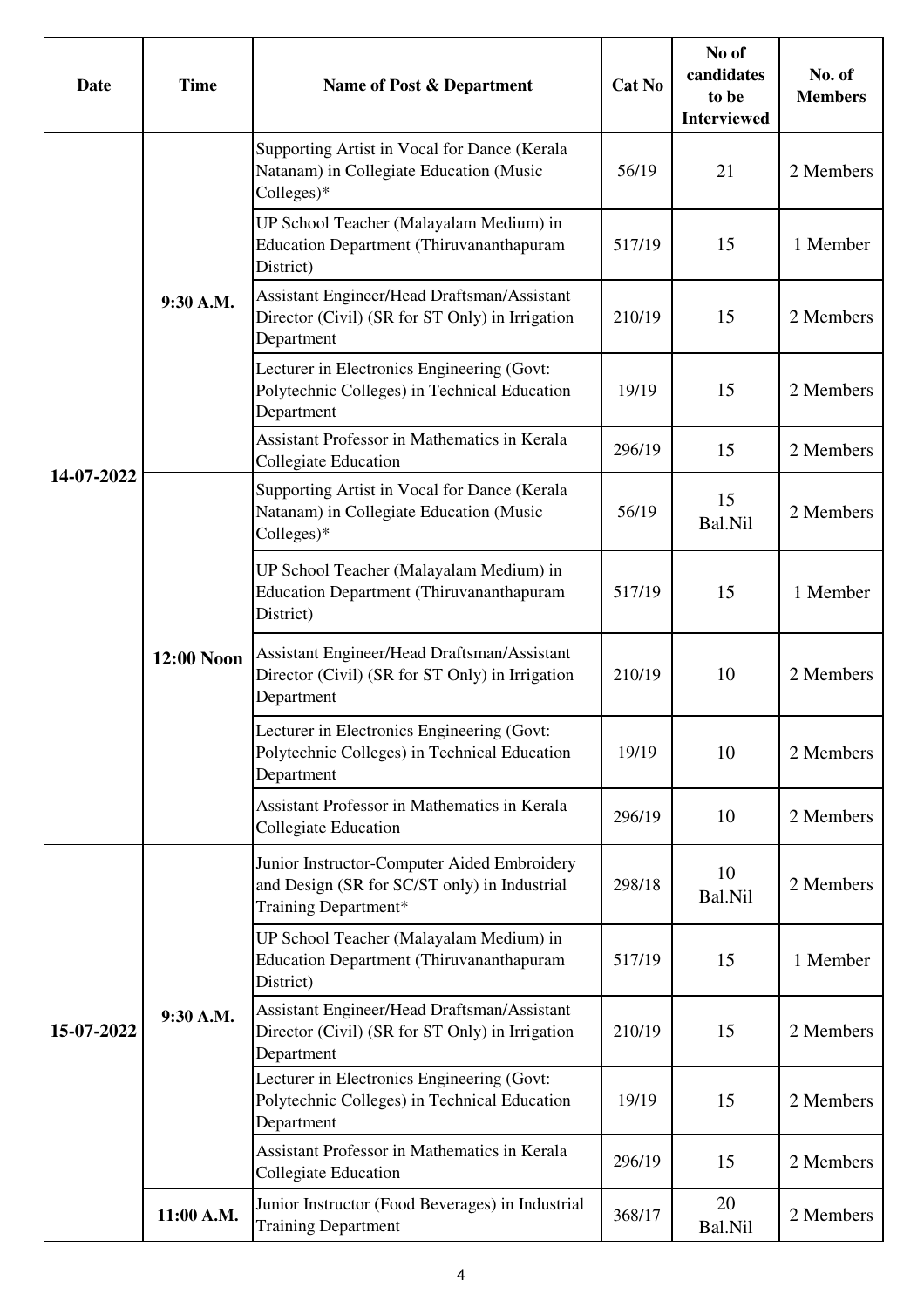| Date       | <b>Time</b> | Name of Post & Department                                                                                    | Cat No | No of<br>candidates<br>to be<br><b>Interviewed</b> | No. of<br><b>Members</b> |
|------------|-------------|--------------------------------------------------------------------------------------------------------------|--------|----------------------------------------------------|--------------------------|
| 15-07-2022 |             | UP School Teacher (Malayalam Medium) in<br><b>Education Department (Thiruvananthapuram</b><br>District)      | 517/19 | 15<br>Bal:214                                      | 1 Member                 |
|            | 12:00 Noon  | Assistant Engineer/Head Draftsman/Assistant<br>Director (Civil) (SR for ST Only) in Irrigation<br>Department | 210/19 | 8<br>Bal.Nil                                       | 2 Members                |
|            |             | Lecturer in Electronics Engineering (Govt:<br>Polytechnic Colleges) in Technical Education<br>Department     | 19/19  | 10                                                 | 2 Members                |
|            |             | <b>Assistant Professor in Mathematics in Kerala</b><br><b>Collegiate Education</b>                           | 296/19 | 10                                                 | 2 Members                |
|            |             | <b>Assistant Dental Surgeon in Health Services</b>                                                           | 385/19 | 15X2<br>(2 Boards)                                 | 4 Members                |
|            | 9:30 A.M.   | Lecturer in Electronics Engineering (Govt:<br>Polytechnic Colleges) in Technical Education<br>Department     | 19/19  | 15X2<br>(2 Boards)                                 | 4 Members                |
|            |             | <b>Assistant Professor in Mathematics in Kerala</b><br><b>Collegiate Education</b>                           | 296/19 | 15                                                 | 2 Members                |
| 20-07-2022 |             | <b>Assistant Professor in Mathematics in Kerala</b><br>Collegiate Education                                  | 296/19 | 16                                                 | 2 Members                |
|            | 12:00 Noon  | <b>Assistant Dental Surgeon in Health Services</b>                                                           | 385/19 | 10X2<br>(2 Boards)                                 | 4 Members                |
|            |             | Lecturer in Electronics Engineering (Govt:<br>Polytechnic Colleges) in Technical Education<br>Department     | 19/19  | 10X2<br>(2 Boards)                                 | 4 Members                |
|            |             | Assistant Professor in Mathematics in Kerala<br><b>Collegiate Education</b>                                  | 296/19 | 10X2<br>(2 Boards)                                 | 4 Members                |
|            |             | <b>Assistant Dental Surgeon in Health Services</b>                                                           | 385/19 | 15X2<br>(2 Boards)                                 | 4 Members                |
| 21-07-2022 |             | Lecturer in Electronics Engineering (Govt:<br>Polytechnic Colleges) in Technical Education<br>Department     | 19/19  | 15                                                 | 2 Members                |
|            | 9:30 A.M.   | Lecturer in Electronics Engineering (Govt:<br>Polytechnic Colleges) in Technical Education<br>Department     | 19/19  | 11                                                 | 2 Members                |
|            |             | Assistant Professor in Mathematics in Kerala<br><b>Collegiate Education</b>                                  | 296/19 | 15X2<br>(2 Boards)                                 | 4 Members                |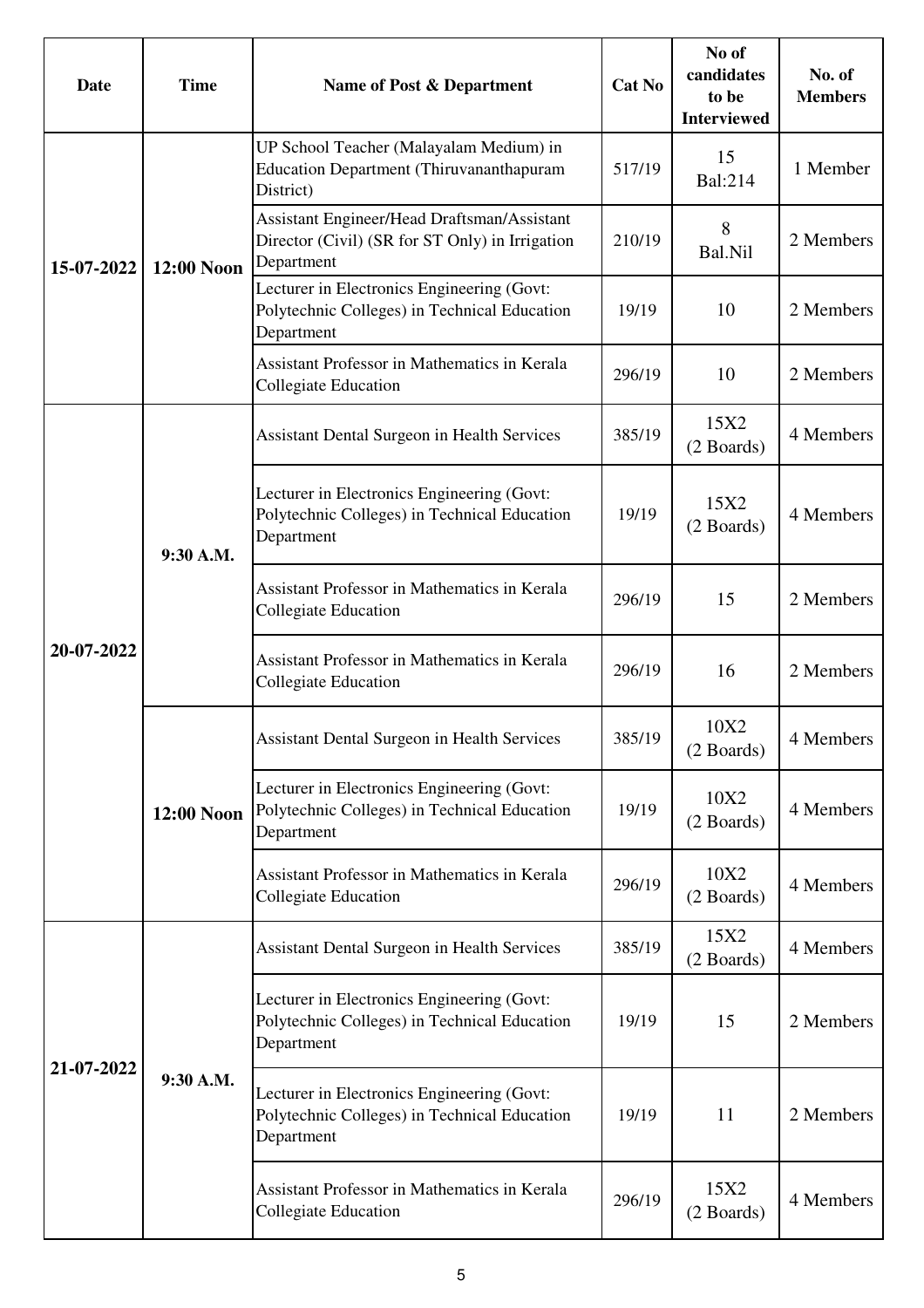| Date       | <b>Time</b> | Name of Post & Department                                                                                | Cat No | No of<br>candidates<br>to be<br><b>Interviewed</b> | No. of<br><b>Members</b> |
|------------|-------------|----------------------------------------------------------------------------------------------------------|--------|----------------------------------------------------|--------------------------|
|            |             | Assistant Dental Surgeon in Health Services                                                              | 385/19 | 10X2<br>(2 Boards)                                 | 4 Members                |
| 21-07-2022 | 12:00 Noon  | Lecturer in Electronics Engineering (Govt:<br>Polytechnic Colleges) in Technical Education<br>Department | 19/19  | 10                                                 | 2 Members                |
|            |             | <b>Assistant Professor in Mathematics in Kerala</b><br><b>Collegiate Education</b>                       | 296/19 | 10X2<br>(2 Boards)                                 | 4 Members                |
|            |             | <b>Assistant Dental Surgeon in Health Services</b>                                                       | 385/19 | 15X2<br>(2 Boards)                                 | 4 Members                |
|            | 9:30 A.M.   | Lecturer in Electronics Engineering (Govt:<br>Polytechnic Colleges) in Technical Education<br>Department | 19/19  | 15                                                 | 2 Members                |
|            |             | <b>Assistant Professor in Mathematics in Kerala</b><br><b>Collegiate Education</b>                       | 296/19 | 15                                                 | 2 Members                |
| 22-07-2022 |             | <b>Assistant Dental Surgeon in Health Services</b>                                                       | 385/19 | 10                                                 | 2 Members                |
|            | 12:00 Noon  | <b>Assistant Dental Surgeon in Health Services</b>                                                       | 385/19 | $\tau$<br>Bal.Nil                                  | 2 Members                |
|            |             | Lecturer in Electronics Engineering (Govt:<br>Polytechnic Colleges) in Technical Education<br>Department | 19/19  | 10<br>Bal.Nil                                      | 2 Members                |
|            |             | Assistant Professor in Mathematics in Kerala<br>Collegiate Education                                     | 296/19 | 10<br>Bal.Nil                                      | 2 Members                |
|            |             | <b>KPSC DISTRICT OFFICE, IDUKKI</b>                                                                      |        |                                                    |                          |
|            | 10:00 A.M.  | Pharmacist Grade II (Homoeo) Ist NCA SIUC<br>Nadar in Homoeopathy Department (Idukki<br>District)        | 438/21 | 3<br>Bal.Nil                                       | 1 Member                 |
| 13-07-2022 | 10:30 A.M.  | UP School Teacher (Malayalam Medium) in<br><b>Education Department (Idukki District)</b>                 | 517/19 | 15                                                 | 1 Member                 |
|            | 12:00 Noon  | UP School Teacher (Malayalam Medium) in<br><b>Education Department (Idukki District)</b>                 | 517/19 | 10                                                 | 1 Member                 |
| 14-07-2022 | 9:30 A.M.   | UP School Teacher (Malayalam Medium) in<br><b>Education Department (Idukki District)</b>                 | 517/19 | 15                                                 | 1 Member                 |
|            | 12:00 Noon  | UP School Teacher (Malayalam Medium) in<br>Education Department (Idukki District)                        | 517/19 | 15                                                 | 1 Member                 |
| 15-07-2022 | 9:30 A.M.   | UP School Teacher (Malayalam Medium) in<br><b>Education Department (Idukki District)</b>                 | 517/19 | 15                                                 | 1 Member                 |
|            | 12:00 Noon  | UP School Teacher (Malayalam Medium) in<br><b>Education Department (Idukki District)</b>                 | 517/19 | 15<br>Bal.Nil                                      | 1 Member                 |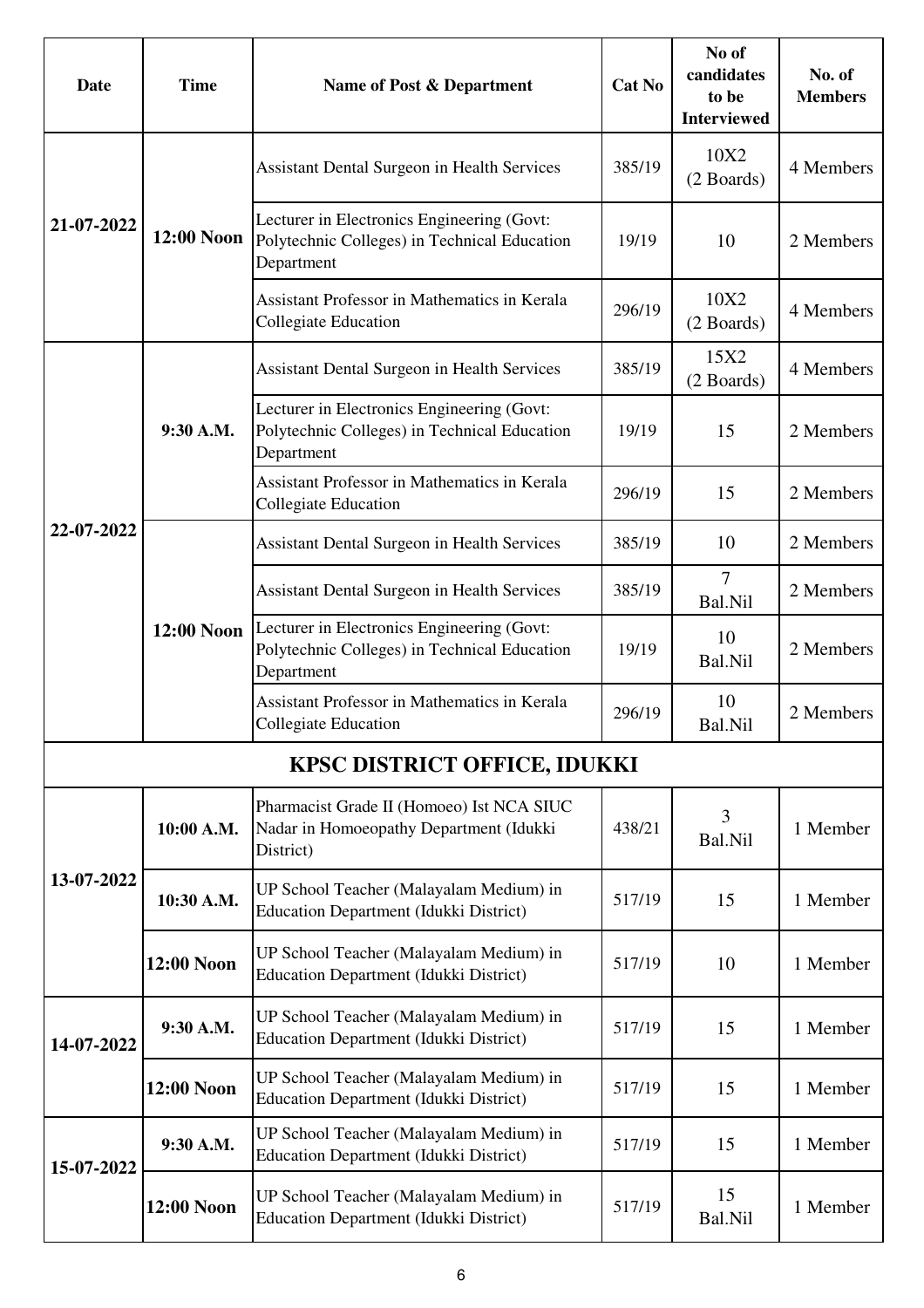| Date                                   | <b>Time</b> | Name of Post & Department                                                                           | <b>Cat No</b> | No of<br>candidates<br>to be<br><b>Interviewed</b> | No. of<br><b>Members</b> |  |  |  |  |
|----------------------------------------|-------------|-----------------------------------------------------------------------------------------------------|---------------|----------------------------------------------------|--------------------------|--|--|--|--|
| <b>KPSC DISTRICT OFFICE, ERNAKULAM</b> |             |                                                                                                     |               |                                                    |                          |  |  |  |  |
| 06-07-2022                             | 9:30 A.M.   | UP School Teacher (Malayalam Medium) in<br><b>Education Department (Idukki District)</b>            | 517/19        | 16                                                 | 1 Member                 |  |  |  |  |
|                                        | 12:00 Noon  | UP School Teacher (Malayalam Medium) in<br><b>Education Department (Idukki District)</b>            | 517/19        | 16                                                 | 1 Member                 |  |  |  |  |
| 07-07-2022                             | 9:30 A.M.   | UP School Teacher (Malayalam Medium) in<br><b>Education Department (Kottayam District)</b>          | 517/19        | 15                                                 | 1 Member                 |  |  |  |  |
|                                        | 12:00 Noon  | UP School Teacher (Malayalam Medium) in<br><b>Education Department (Kottayam District)</b>          | 517/19        | 15                                                 | 1 Member                 |  |  |  |  |
| 08-07-2022                             | 9:30 A.M.   | UP School Teacher (Malayalam Medium) in<br><b>Education Department (Kottayam District)</b>          | 517/19        | 17<br>Bal.Nil                                      | 1 Member                 |  |  |  |  |
|                                        |             | <b>KPSC DISTRICT OFFICE, THRISSUR</b>                                                               |               |                                                    |                          |  |  |  |  |
|                                        | 9:30 A.M.   | Pharmacist Grade II (Homoeo) Ist NCA SIUC<br>Nadar in Homoeopathy Department (Thrissur<br>District) | 438/21        | $\overline{2}$<br>Bal.Nil                          | 1 Member                 |  |  |  |  |
| 06-07-2022                             | 10:00 A.M.  | UP School Teacher (Malayalam Medium) in<br><b>Education Department (Thrissur District)</b>          | 517/19        | 15                                                 | 1 Member                 |  |  |  |  |
|                                        | 12:00 Noon  | UP School Teacher (Malayalam Medium) in<br><b>Education Department (Thrissur District)</b>          | 517/19        | 15                                                 | 1 Member                 |  |  |  |  |
| 07-07-2022                             | 9:30 A.M.   | UP School Teacher (Malayalam Medium) in<br><b>Education Department (Thrissur District)</b>          | 517/19        | 15                                                 | 1 Member                 |  |  |  |  |
|                                        | 12:00 Noon  | UP School Teacher (Malayalam Medium) in<br><b>Education Department (Thrissur District)</b>          | 517/19        | 15<br>Bal.Nil                                      | 1 Member                 |  |  |  |  |
| 08-07-2022                             | 9:30 A.M.   | UP School Teacher (Malayalam Medium) in<br><b>Education Department (Malappuram District)</b>        | 517/19        | 15                                                 | 1 Member                 |  |  |  |  |
|                                        | 12:00 Noon  | UP School Teacher (Malayalam Medium) in<br><b>Education Department (Malappuram District)</b>        | 517/19        | 10                                                 | 1 Member                 |  |  |  |  |
| 13-07-2022                             | 9:30 A.M.   | UP School Teacher (Malayalam Medium) in<br><b>Education Department (Malappuram District)</b>        | 517/19        | 15                                                 | 1 Member                 |  |  |  |  |
|                                        | 12:00 Noon  | UP School Teacher (Malayalam Medium) in<br><b>Education Department (Malappuram District)</b>        | 517/19        | 15                                                 | 1 Member                 |  |  |  |  |
| 14-07-2022                             | 9:30 A.M.   | UP School Teacher (Malayalam Medium) in<br><b>Education Department (Malappuram District)</b>        | 517/19        | 15                                                 | 1 Member                 |  |  |  |  |
|                                        | 12:00 Noon  | UP School Teacher (Malayalam Medium) in<br><b>Education Department (Malappuram District)</b>        | 517/19        | 15                                                 | 1 Member                 |  |  |  |  |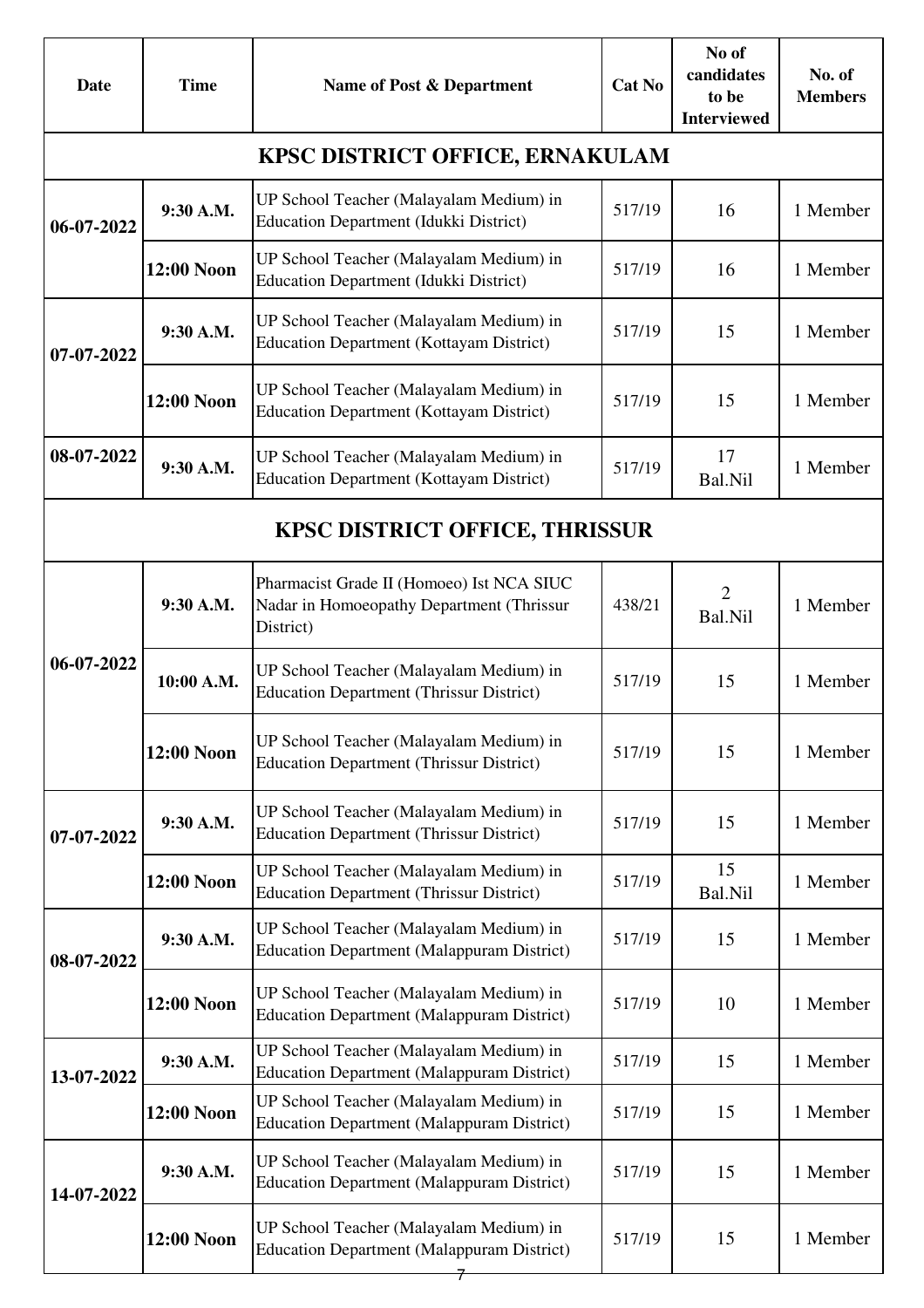| <b>Date</b> | <b>Time</b>       | Name of Post & Department                                                                    | Cat No | No of<br>candidates<br>to be<br><b>Interviewed</b> | No. of<br><b>Members</b> |
|-------------|-------------------|----------------------------------------------------------------------------------------------|--------|----------------------------------------------------|--------------------------|
| 15-07-2022  | 9:30 A.M.         | UP School Teacher (Malayalam Medium) in<br><b>Education Department (Malappuram District)</b> | 517/19 | 15                                                 | 1 Member                 |
|             | <b>12:00 Noon</b> | UP School Teacher (Malayalam Medium) in<br><b>Education Department (Malappuram District)</b> | 517/19 | 15                                                 | 1 Member                 |
| 20-07-2022  | 9:30 A.M.         | UP School Teacher (Malayalam Medium) in<br><b>Education Department (Malappuram District)</b> | 517/19 | 15                                                 | 1 Member                 |
|             | 12:00 Noon        | UP School Teacher (Malayalam Medium) in<br><b>Education Department (Malappuram District)</b> | 517/19 | 15                                                 | 1 Member                 |
| 21-07-2022  | 9:30 A.M.         | UP School Teacher (Malayalam Medium) in<br><b>Education Department (Malappuram District)</b> | 517/19 | 15                                                 | 1 Member                 |
|             | 12:00 Noon        | UP School Teacher (Malayalam Medium) in<br><b>Education Department (Malappuram District)</b> | 517/19 | 15                                                 | 1 Member                 |
| 22-07-2022  | 9:30 A.M.         | UP School Teacher (Malayalam Medium) in<br><b>Education Department (Malappuram District)</b> | 517/19 | 15                                                 | 1 Member                 |
|             | 12:00 Noon        | UP School Teacher (Malayalam Medium) in<br><b>Education Department (Malappuram District)</b> | 517/19 | 15                                                 | 1 Member                 |
|             |                   | <b>KPSC DISTRICT OFFICE, PALAKKAD</b>                                                        |        |                                                    |                          |
| 06-07-2022  | 9:30 A.M.         | UP School Teacher (Malayalam Medium) in<br><b>Education Department (Malappuram District)</b> | 517/19 | 15                                                 | 1 Member                 |
|             | <b>12:00 Noon</b> | UP School Teacher (Malayalam Medium) in<br><b>Education Department (Malappuram District)</b> | 517/19 | 15                                                 | 1 Member                 |
| 07-07-2022  | 9:30 A.M.         | UP School Teacher (Malayalam Medium) in<br><b>Education Department (Malappuram District)</b> | 517/19 | 15                                                 | 1 Member                 |
|             | 12:00 Noon        | UP School Teacher (Malayalam Medium) in<br><b>Education Department (Malappuram District)</b> | 517/19 | 15                                                 | 1 Member                 |
| 08-07-2022  | 9:30 A.M.         | UP School Teacher (Malayalam Medium) in<br><b>Education Department (Malappuram District)</b> | 517/19 | 15                                                 | 1 Member                 |
|             | 12:00 Noon        | UP School Teacher (Malayalam Medium) in<br><b>Education Department (Malappuram District)</b> | 517/19 | 15                                                 | 1 Member                 |
| 13-07-2022  | 9:30 A.M.         | UP School Teacher (Malayalam Medium) in<br><b>Education Department (Malappuram District)</b> | 517/19 | 15                                                 | 1 Member                 |
|             | 12:00 Noon        | UP School Teacher (Malayalam Medium) in<br><b>Education Department (Malappuram District)</b> | 517/19 | 15                                                 | 1 Member                 |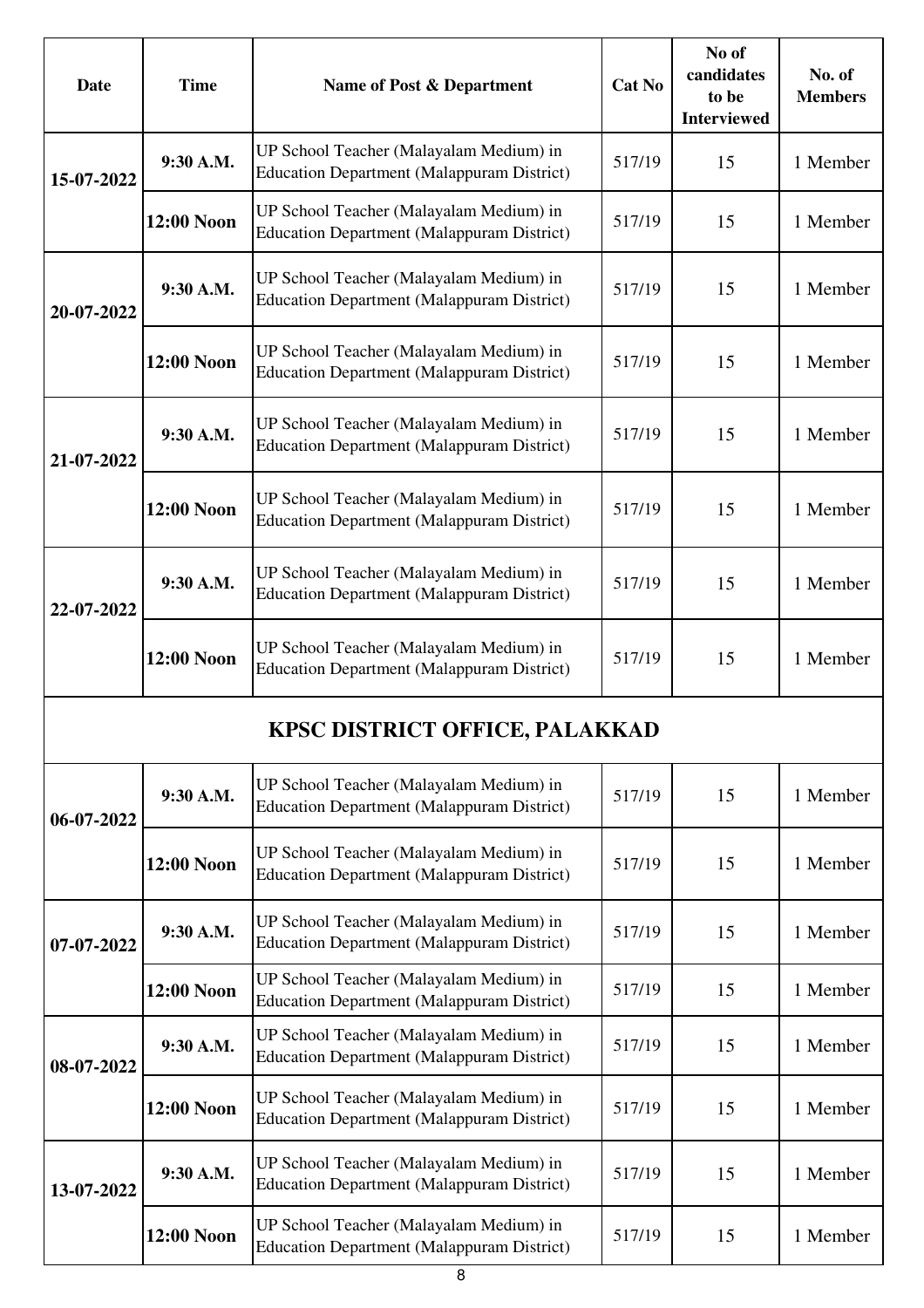| Date       | <b>Time</b> | Name of Post & Department                                                                    | <b>Cat No</b> | No of<br>candidates<br>to be<br><b>Interviewed</b> | No. of<br><b>Members</b> |
|------------|-------------|----------------------------------------------------------------------------------------------|---------------|----------------------------------------------------|--------------------------|
| 14-07-2022 | 9:30 A.M.   | UP School Teacher (Malayalam Medium) in<br><b>Education Department (Malappuram District)</b> | 517/19        | 15                                                 | 1 Member                 |
|            | 12:00 Noon  | UP School Teacher (Malayalam Medium) in<br><b>Education Department (Malappuram District)</b> | 517/19        | 15                                                 | 1 Member                 |
| 15-07-2022 | 9:30 A.M.   | UP School Teacher (Malayalam Medium) in<br><b>Education Department (Malappuram District)</b> | 517/19        | 15                                                 | 1 Member                 |
|            | 12:00 Noon  | UP School Teacher (Malayalam Medium) in<br><b>Education Department (Malappuram District)</b> | 517/19        | 15                                                 | 1 Member                 |
| 20-07-2022 | 9:30 A.M.   | UP School Teacher (Malayalam Medium) in<br><b>Education Department (Malappuram District)</b> | 517/19        | 15                                                 | 1 Member                 |
|            | 12:00 Noon  | UP School Teacher (Malayalam Medium) in<br><b>Education Department (Malappuram District)</b> | 517/19        | 15                                                 | 1 Member                 |
| 21-07-2022 | 9:30 A.M.   | UP School Teacher (Malayalam Medium) in<br><b>Education Department (Malappuram District)</b> | 517/19        | 15                                                 | 1 Member                 |
|            | 12:00 Noon  | UP School Teacher (Malayalam Medium) in<br><b>Education Department (Malappuram District)</b> | 517/19        | 15                                                 | 1 Member                 |
| 22-07-2022 | 9:30 A.M.   | UP School Teacher (Malayalam Medium) in<br><b>Education Department (Malappuram District)</b> | 517/19        | 15                                                 | 1 Member                 |
|            | 12:00 Noon  | UP School Teacher (Malayalam Medium) in<br><b>Education Department (Malappuram District)</b> | 517/19        | 15                                                 | 1 Member                 |
|            |             | KPSC DISTRICT OFFICE, MALAPPURAM                                                             |               |                                                    |                          |
| 06-07-2022 | 9:30 A.M.   | UP School Teacher (Malayalam Medium) in<br><b>Education Department (Malappuram District)</b> | 517/19        | 15                                                 | 1 Member                 |
|            | 12:00 Noon  | UP School Teacher (Malayalam Medium) in<br><b>Education Department (Malappuram District)</b> | 517/19        | 15                                                 | 1 Member                 |
| 07-07-2022 | 9:30 A.M.   | UP School Teacher (Malayalam Medium) in<br><b>Education Department (Malappuram District)</b> | 517/19        | 15                                                 | 1 Member                 |
|            | 12:00 Noon  | UP School Teacher (Malayalam Medium) in<br><b>Education Department (Malappuram District)</b> | 517/19        | 15                                                 | 1 Member                 |
| 08-07-2022 | 9:30 A.M.   | UP School Teacher (Malayalam Medium) in<br><b>Education Department (Malappuram District)</b> | 517/19        | 15                                                 | 1 Member                 |
|            | 12:00 Noon  | UP School Teacher (Malayalam Medium) in<br><b>Education Department (Malappuram District)</b> | 517/19        | 15                                                 | 1 Member                 |
| 13-07-2022 | 9:30 A.M.   | UP School Teacher (Malayalam Medium) in<br><b>Education Department (Malappuram District)</b> | 517/19        | 15                                                 | 1 Member                 |
|            | 12:00 Noon  | UP School Teacher (Malayalam Medium) in<br><b>Education Department (Malappuram District)</b> | 517/19        | 15                                                 | 1 Member                 |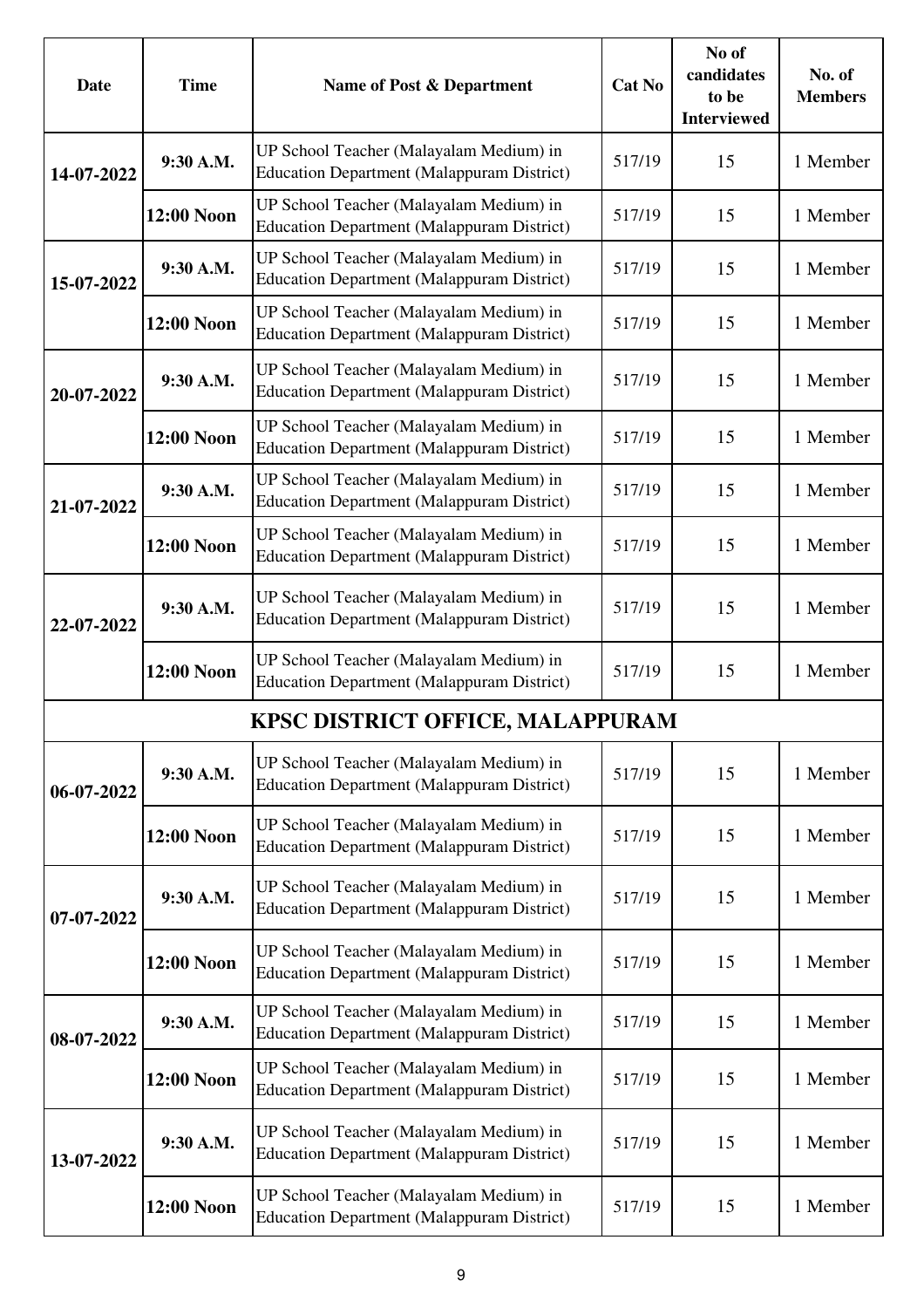| Date       | <b>Time</b>       | Name of Post & Department                                                                    | <b>Cat No</b> | No of<br>candidates<br>to be<br><b>Interviewed</b> | No. of<br><b>Members</b> |
|------------|-------------------|----------------------------------------------------------------------------------------------|---------------|----------------------------------------------------|--------------------------|
| 14-07-2022 | 9:30 A.M.         | UP School Teacher (Malayalam Medium) in<br><b>Education Department (Malappuram District)</b> | 517/19        | 15                                                 | 1 Member                 |
|            | <b>12:00 Noon</b> | UP School Teacher (Malayalam Medium) in<br><b>Education Department (Malappuram District)</b> | 517/19        | 15                                                 | 1 Member                 |
| 15-07-2022 | 9:30 A.M.         | UP School Teacher (Malayalam Medium) in<br><b>Education Department (Malappuram District)</b> | 517/19        | 15                                                 | 1 Member                 |
|            | 12:00 Noon        | UP School Teacher (Malayalam Medium) in<br><b>Education Department (Malappuram District)</b> | 517/19        | 15                                                 | 1 Member                 |
| 20-07-2022 | 9:30 A.M.         | UP School Teacher (Malayalam Medium) in<br><b>Education Department (Malappuram District)</b> | 517/19        | 15                                                 | 1 Member                 |
|            | 12:00 Noon        | UP School Teacher (Malayalam Medium) in<br><b>Education Department (Malappuram District)</b> | 517/19        | 15                                                 | 1 Member                 |
| 21-07-2022 | 9:30 A.M.         | UP School Teacher (Malayalam Medium) in<br><b>Education Department (Malappuram District)</b> | 517/19        | 15                                                 | 1 Member                 |
|            | 12:00 Noon        | UP School Teacher (Malayalam Medium) in<br><b>Education Department (Malappuram District)</b> | 517/19        | 15                                                 | 1 Member                 |
| 22-07-2022 | 9:30 A.M.         | UP School Teacher (Malayalam Medium) in<br><b>Education Department (Malappuram District)</b> | 517/19        | 15                                                 | 1 Member                 |
|            | 12:00 Noon        | UP School Teacher (Malayalam Medium) in<br><b>Education Department (Malappuram District)</b> | 517/19        | 15<br>Bal:270                                      | 1 Member                 |
|            |                   | KPSC REGIONAL OFFICE, KOZHIKKOD                                                              |               |                                                    |                          |
| 06-07-2022 | 9:30 A.M.         | UP School Teacher (Malayalam Medium) in<br><b>Education Department (Malappuram District)</b> | 517/19        | 15                                                 | 1 Member                 |
|            | <b>12:00 Noon</b> | UP School Teacher (Malayalam Medium) in<br><b>Education Department (Malappuram District)</b> | 517/19        | 15                                                 | 1 Member                 |
| 07-07-2022 | 9:30 A.M.         | UP School Teacher (Malayalam Medium) in<br><b>Education Department (Malappuram District)</b> | 517/19        | 15                                                 | 1 Member                 |
|            | 12:00 Noon        | UP School Teacher (Malayalam Medium) in<br><b>Education Department (Malappuram District)</b> | 517/19        | 15                                                 | 1 Member                 |
| 08-07-2022 | 9:30 A.M.         | UP School Teacher (Malayalam Medium) in<br><b>Education Department (Malappuram District)</b> | 517/19        | 15                                                 | 1 Member                 |
|            | 12:00 Noon        | UP School Teacher (Malayalam Medium) in<br><b>Education Department (Malappuram District)</b> | 517/19        | 15                                                 | 1 Member                 |
| 13-07-2022 | 9:30 A.M.         | UP School Teacher (Malayalam Medium) in<br><b>Education Department (Malappuram District)</b> | 517/19        | 15                                                 | 1 Member                 |
|            | 12:00 Noon        | UP School Teacher (Malayalam Medium) in<br><b>Education Department (Malappuram District)</b> | 517/19        | 15                                                 | 1 Member                 |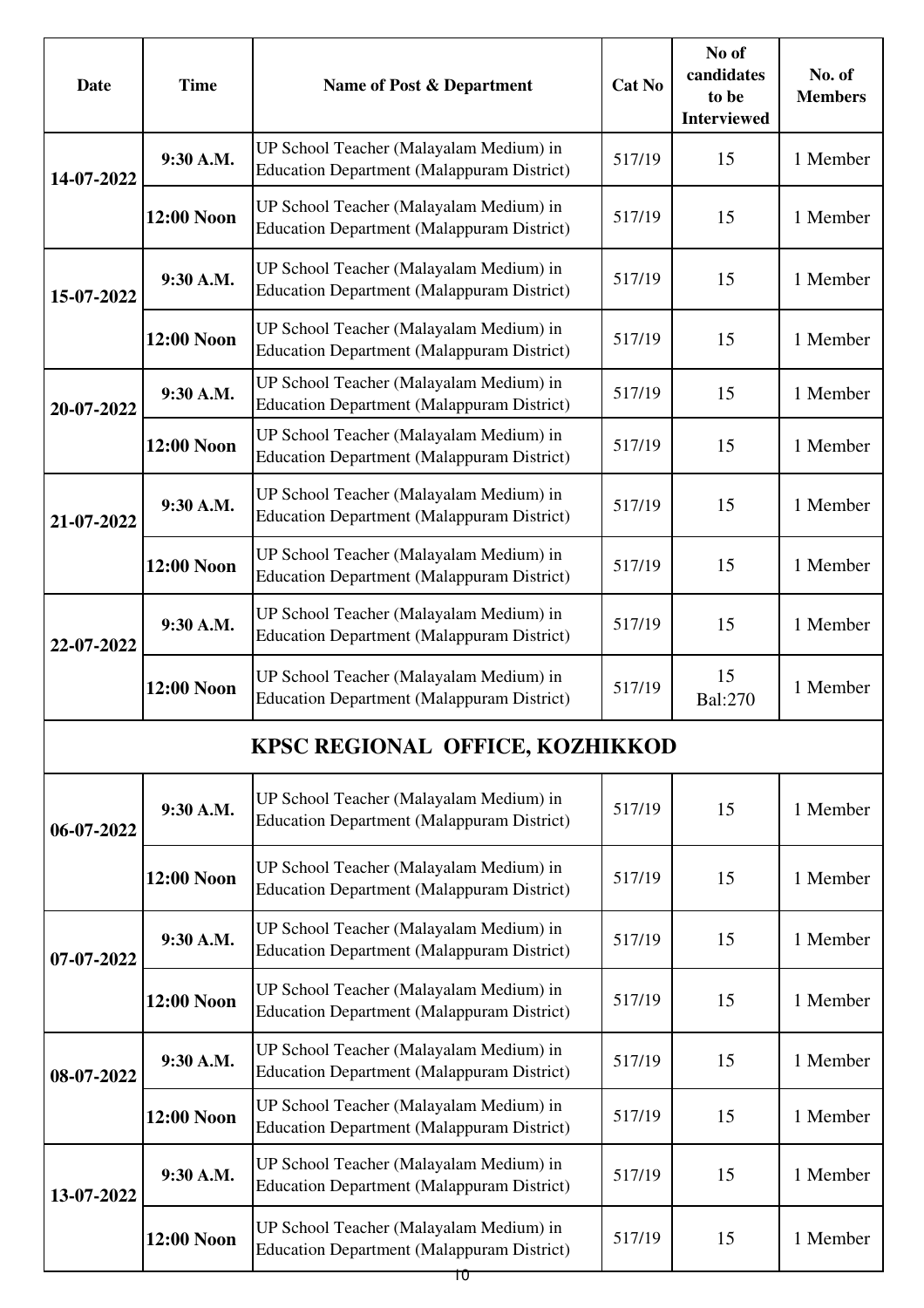| <b>Date</b> | <b>Time</b>       | Name of Post & Department                                                                    | Cat No | No of<br>candidates<br>to be<br><b>Interviewed</b> | No. of<br><b>Members</b> |
|-------------|-------------------|----------------------------------------------------------------------------------------------|--------|----------------------------------------------------|--------------------------|
| 14-07-2022  | 9:30 A.M.         | UP School Teacher (Malayalam Medium) in<br><b>Education Department (Malappuram District)</b> | 517/19 | 15                                                 | 1 Member                 |
|             | 12:00 Noon        | UP School Teacher (Malayalam Medium) in<br><b>Education Department (Malappuram District)</b> | 517/19 | 15                                                 | 1 Member                 |
| 15-07-2022  | 9:30 A.M.         | UP School Teacher (Malayalam Medium) in<br><b>Education Department (Malappuram District)</b> | 517/19 | 15                                                 | 1 Member                 |
|             | <b>12:00 Noon</b> | UP School Teacher (Malayalam Medium) in<br><b>Education Department (Malappuram District)</b> | 517/19 | 15                                                 | 1 Member                 |
|             |                   | KPSC DISTRICT OFFICE, KOZHIKKOD                                                              |        |                                                    |                          |
| 06-07-2022  | 9:30 A.M.         | UP School Teacher (Malayalam Medium) in<br>Education Department (Kozhikkode District)        | 517/19 | 11                                                 | 1 Member                 |
|             | 12:00 Noon        | UP School Teacher (Malayalam Medium) in<br>Education Department (Kozhikkode District)        | 517/19 | 11<br>Bal.Nil                                      | 1 Member                 |
| 07-07-2022  | 9:30 A.M.         | UP School Teacher (Malayalam Medium) in<br><b>Education Department (Wayanad District)</b>    | 517/19 | 15                                                 | 1 Member                 |
|             | 12:00 Noon        | UP School Teacher (Malayalam Medium) in<br><b>Education Department (Wayanad District)</b>    | 517/19 | 15<br>Bal.Nil                                      | 1 Member                 |
| 08-07-2022  | 9:30 A.M.         | UP School Teacher (Malayalam Medium) in<br><b>Education Department (Malappuram District)</b> | 517/19 | 15                                                 | 1 Member                 |
|             | 12:00 Noon        | UP School Teacher (Malayalam Medium) in<br><b>Education Department (Malappuram District)</b> | 517/19 | 15                                                 | 1 Member                 |
| 13-07-2022  | 9:30 A.M.         | UP School Teacher (Malayalam Medium) in<br><b>Education Department (Malappuram District)</b> | 517/19 | 15                                                 | 1 Member                 |
|             | 12:00 Noon        | UP School Teacher (Malayalam Medium) in<br><b>Education Department (Malappuram District)</b> | 517/19 | 15                                                 | 1 Member                 |
| 14-07-2022  | 9:30 A.M.         | UP School Teacher (Malayalam Medium) in<br><b>Education Department (Malappuram District)</b> | 517/19 | 15                                                 | 1 Member                 |
|             | 12:00 Noon        | UP School Teacher (Malayalam Medium) in<br><b>Education Department (Malappuram District)</b> | 517/19 | 15                                                 | 1 Member                 |
| 15-07-2022  | 9:30 A.M.         | UP School Teacher (Malayalam Medium) in<br><b>Education Department (Malappuram District)</b> | 517/19 | 15                                                 | 1 Member                 |
|             | 12:00 Noon        | UP School Teacher (Malayalam Medium) in<br><b>Education Department (Malappuram District)</b> | 517/19 | 15                                                 | 1 Member                 |